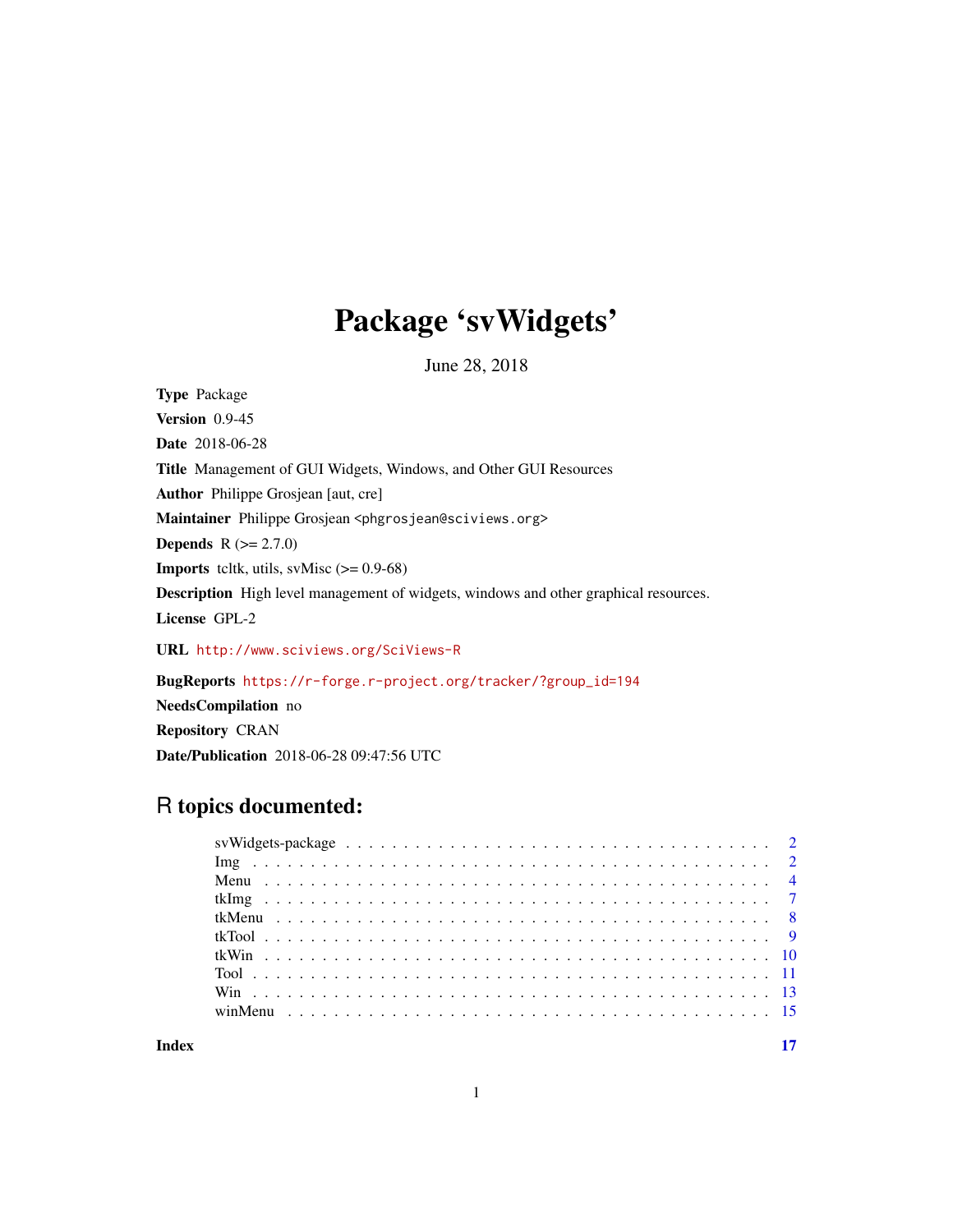<span id="page-1-0"></span>

# Description

High level management of widgets, windows and other graphical resources.

# Details

| Package: svWidgets                           |
|----------------------------------------------|
| Type: Package                                |
| Version: $0.9-45$                            |
| Date: 2018-06-28                             |
| License: GPL 2 or above, at your convenience |
|                                              |

#### Author(s)

Philippe Grosjean Maintainer: Ph. Grosjean <phgrosjean@sciviews.org>

Img *Manipulate image resources for the GUIs*

# <span id="page-1-1"></span>Description

Mechanism provided here is very simple and allows for automatic loading of image resources from any package subdirectory. Currently, only Tk images loaded from GIF files are supported... but more formats could be added in the future.

# Usage

```
imgAdd(file, type = "gif", img.type = "tkImage", update = FALSE, ...)
imgDel(image)
imgGet(image)
imgNames()
imgType(image, warn = TRUE)
imgRead(dir, type = "gif", img.type = "tkImage")
imgReadPackage(package, subdir = "gui", type = "gif", img.type = "tkImage")
## S3 method for class 'guiImg'
print(x, \ldots)
```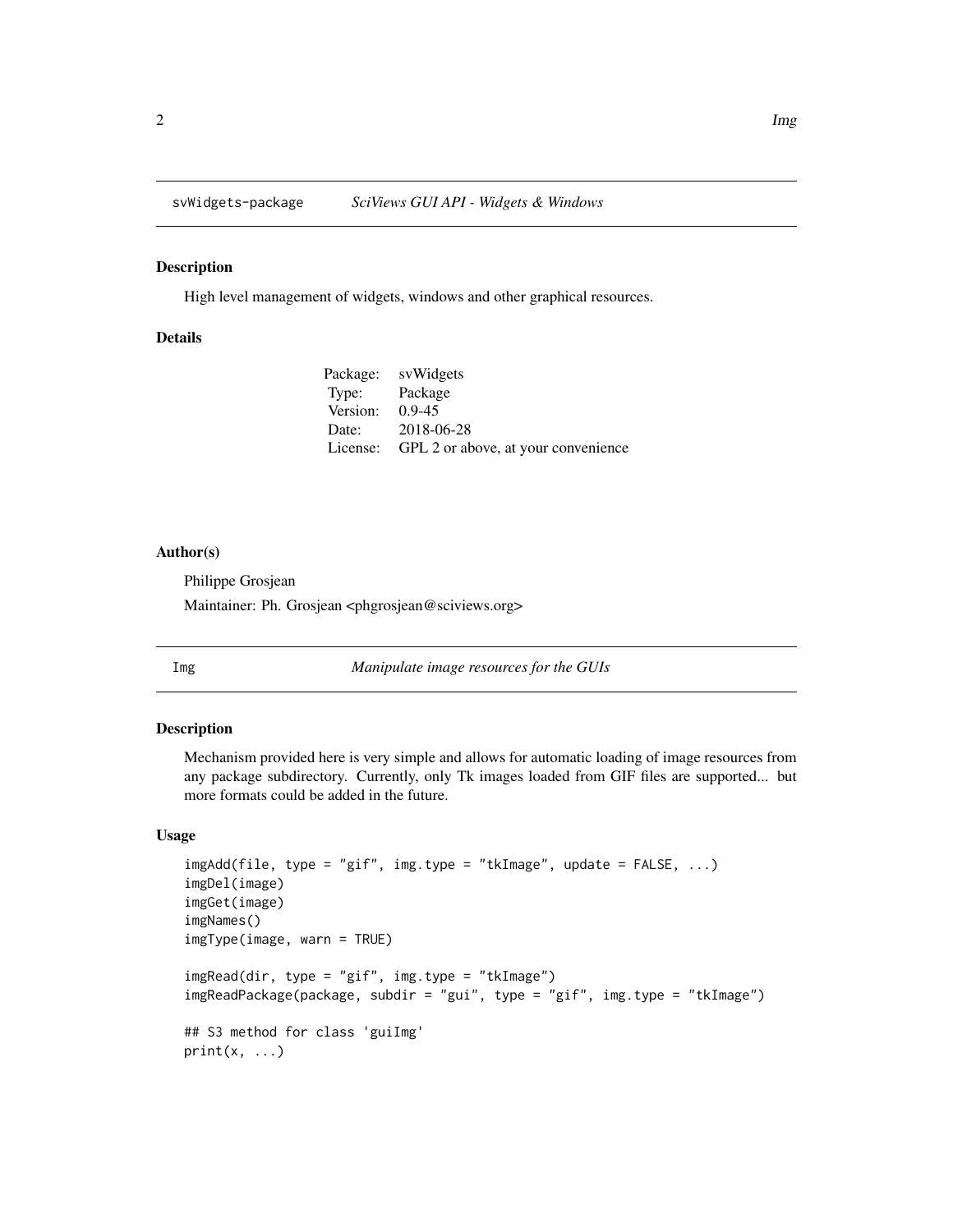#### <span id="page-2-0"></span>Img 3

# Arguments

| file         | image file from where to download the resource.                                                                      |
|--------------|----------------------------------------------------------------------------------------------------------------------|
| type         | type of image. Currently, only 'gif' is supported.                                                                   |
| img.type     | the type of image resource to create. Currently, only 'tkImage' is supported and<br>it is a Tcl/Tk resource.         |
| update       | do we update an already loaded image resource, or not?                                                               |
| image        | Name of an image.                                                                                                    |
| warn         | do we issue a warning if the type of image is not recognized?                                                        |
| dir          | the directory that contains one or more image files to read.                                                         |
| package      | name of a package from where to load image resources.                                                                |
| subdir       | subdirectory in the package where the graphical resources are stored. By default,<br>it is the \"gui\" subdirectory. |
| $\mathsf{x}$ | an object of class 'guiling'.                                                                                        |
| $\cdot$      | further arguments (currently not used).                                                                              |

## Details

These functions care about (un)loading image resources. A list of these resources is maintained in '.guiImgs' located in the SciViews:TempEnv environment.

# Value

imgAdd() and imgGet() return the handle to the newly created image (invisibly for the imgAdd()). imgDel() returns invisibly TRUE if the resource is found and deleted, FALSE otherwise. imgNames() return the list of all images registered in .guiImgs in the SciViews:TempEnv environment. imgRead() and imgReadPackage() return invisibly the list of image files that are imported as resources.

#### Author(s)

Philippe Grosjean

# See Also

[toolAdd](#page-10-1)

# Examples

```
## Not run:
## These cannot be run by examples() but should be OK when pasted
## into an interactive R session with the tcltk package loaded
imgNames()
myImg <- imgAdd(system.file("gui", "logoSciViews.gif", package = "svWidgets"))
myImg # Note that $Tk. is prepended to the name!
imgNames()
imgType(myImg)
## Place that logo in a Tk window
```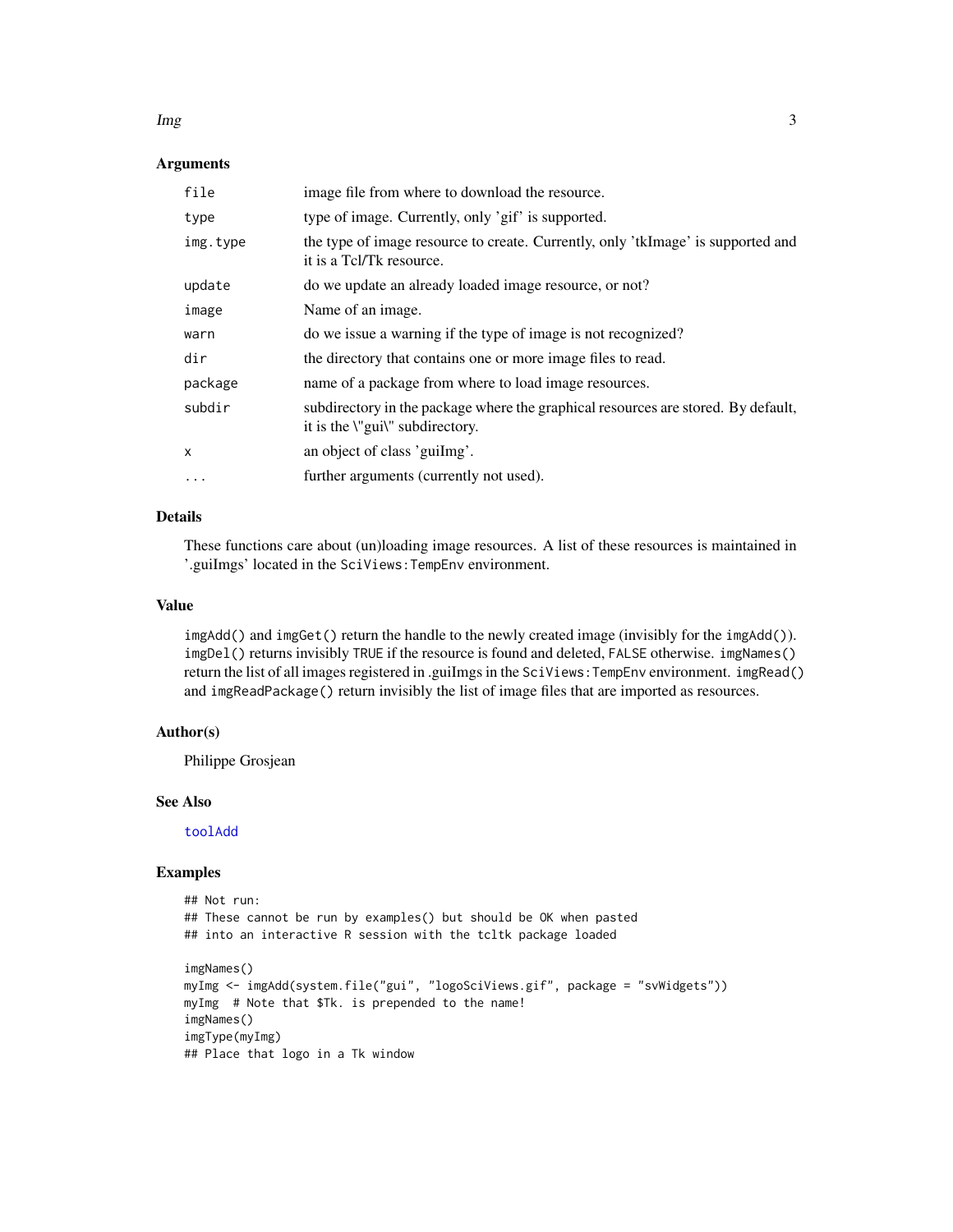# <span id="page-3-0"></span>4 and 2008 and 2009 and 2009 and 2009 and 2009 and 2009 and 2009 and 2009 and 2009 and 2009 and 2009 and 2009 and 2009 and 2009 and 2009 and 2009 and 2009 and 2009 and 2009 and 2009 and 2009 and 2009 and 2009 and 2009 and

```
timg <- winAdd("timg", title = "A Tk window with image", pos ="-40+20")
labImg <- tklabel(timg, image = imgGet(myImg), bg = "white")
tkpack(labImg)
## When the image resource is deleted, it is not displayed any more (no error)
imgDel(myImg)
imgNames()
winDel("timg")
## To read all image resources at once (place this in .Lib.first())
imgReadPackage("svWidgets")
imgNames()
rm(myImg)
## End(Not run)
```
Menu *Conveniently manipulate menus, whatever the window*

#### <span id="page-3-1"></span>Description

These functions provide an unifying way of dealing with menus in R. It is inspired from the win-MenuXXX() functions under Windows that allow easy manipulation of custom menus in Rgui.exe. Currently, they support all the functionnalities of winMenuXXX() functions and they bring a convenient similar layer on top of Tk menus to manipulate them in a similar way.

# Usage

```
menuAdd(menu, ...)
menuAddItem(menu, item, action, image = "", accel = "", options = "")
menuDel(menu)
menuDelItem(menu, item)
menuNames()
menuItems(menu)
menuType(menu, warn = TRUE)
menuInvoke(menu, item)
menuChangeItem(menu, item, action = "", options = "")
menuStateItem(menu, item, active = TRUE)
menuRead(file = "Menus.txt")
menuReadPackage(package, subdir = "gui", file = "Menus.txt")
## S3 method for class 'guiMenu'
```

```
print(x, \ldots)
```
# Arguments

| menu   | name of a menu.                    |
|--------|------------------------------------|
| item   | name of a menu item.               |
| action | action the menu triggers (R code). |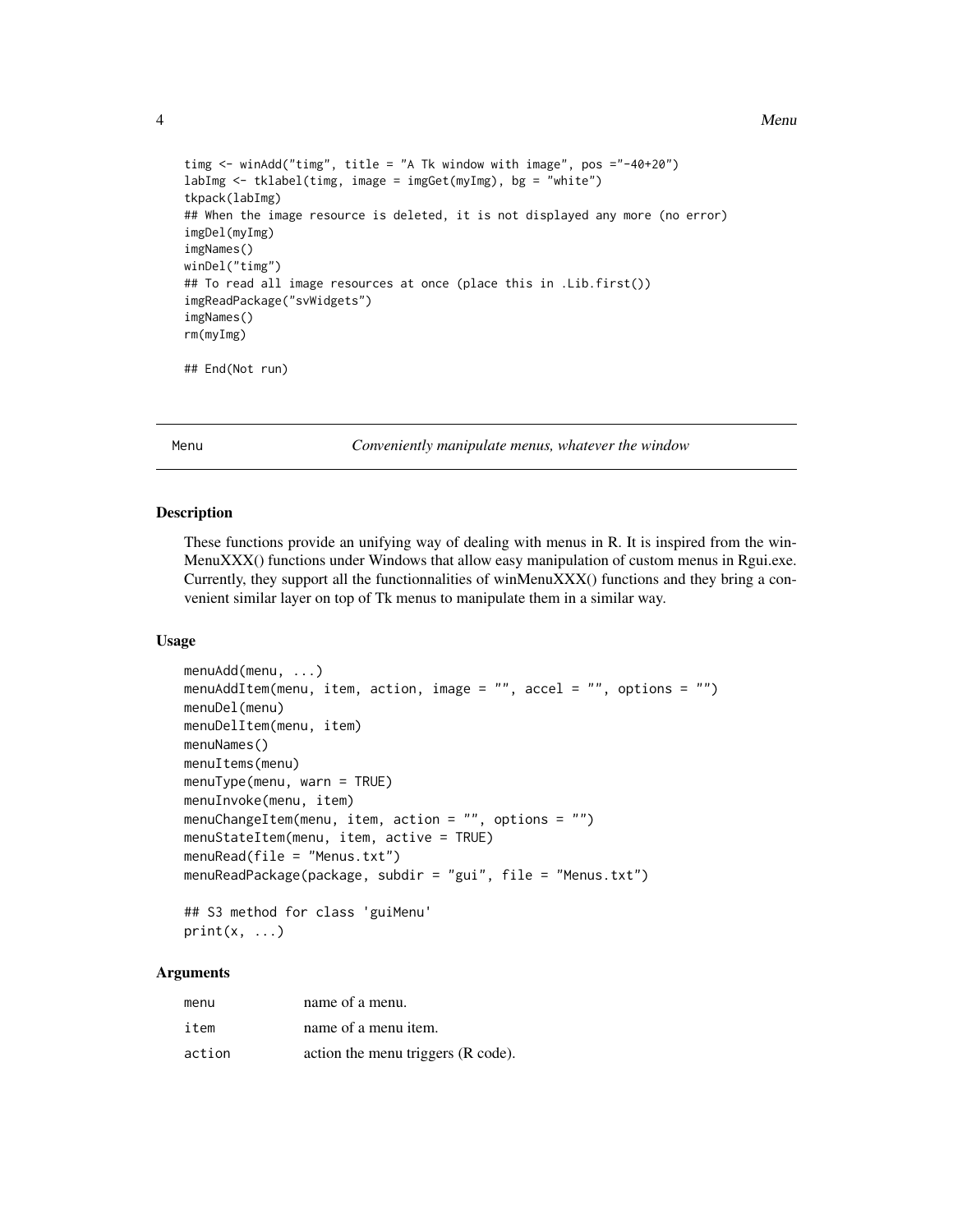#### <span id="page-4-0"></span>Menu 35 S

| image        | name of an image to display at left of the menu item.                                                                |
|--------------|----------------------------------------------------------------------------------------------------------------------|
| accel        | accelerator (keystroke) to use to trigger this menu item.                                                            |
| options      | additional options, for instance "disable" to disable the menu at creation.                                          |
| warn         | do we issue a warning if the type of menu is not recognized?                                                         |
| active       | do we enable or disable the menu item?                                                                               |
| file         | a file containing menu specifications to read.                                                                       |
| package      | name of a package from where to load menu specifications.                                                            |
| subdir       | subdirectory in the package where the menu specifications are stored. By de-<br>fault, it is the "gui" subdirectory. |
| $\mathsf{x}$ | an object of class 'guiMenu'.                                                                                        |
| $\cdots$     | further arguments passed to the function.                                                                            |

# Details

These functions care about creating, deleting and managing custom menus. Informations and handles to the various menus created with these functions are stored in the .guiMenus variable, located in the SciViews:TempEnv environment.

#### Value

menuAdd() and menuAddItem() return the handle to the newly created menu/menu item invisibly. menuDel() and menuDelItem() return invisibly TRUE if the resource is found and deleted, FALSE otherwise. menuNames() returns the list of all menus registered in .guiMenus in the SciViews:TempEnv environment. menuInvoke() returns invisibly TRUE if the menu item was invoked, FALSE otherwise. menuRead() and menuReadPackage() return invisibly the list of menus that are imported and created.

# Author(s)

Philippe Grosjean

#### See Also

[tkMenuAdd](#page-7-1), [imgReadPackage](#page-1-1)

# Examples

```
## Not run:
## These cannot be run by examples() but should be OK when pasted
## into an interactive R session with the tcltk package loaded
## Run these commands one at a time and look at menus...
```

```
### Under RGui and Windows only! ###
## Create menus in Rgui, using a specification file
menuReadPackage("svWidgets")
menuNames()
(menuItems("$ConsoleMain/Testit"))
```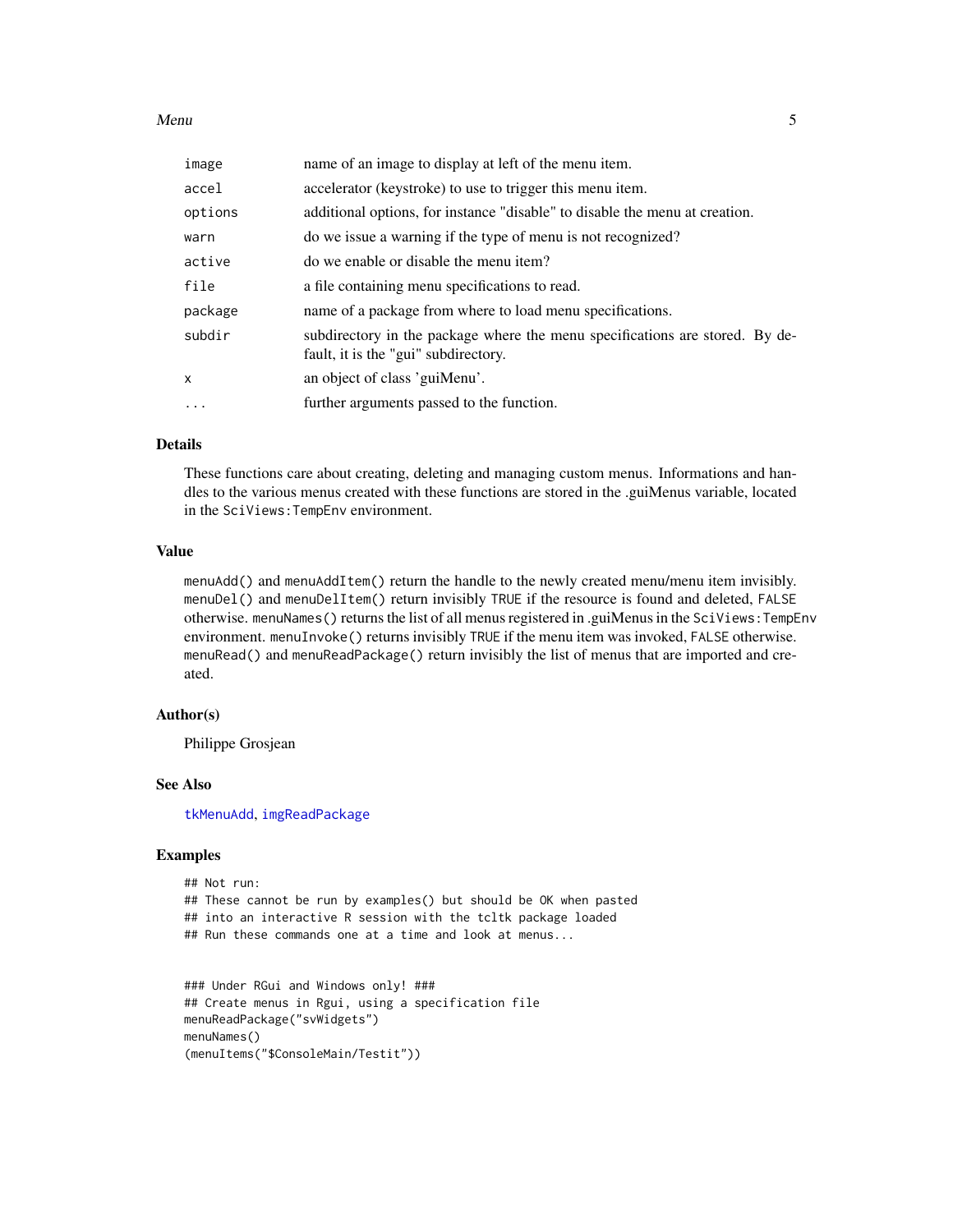```
## Create menus manually in Rgui
menuAdd("$ConsoleMain/Testit2")
menuAddItem("$ConsoleMain/Testit2", "Trial", "ls()")
menuNames()
(menuItems("$ConsoleMain/Testit2"))
menuStateItem("$ConsoleMain/Testit2", "Trial", FALSE)
menuStateItem("$ConsoleMain/Testit2", "Trial", TRUE)
## Buggy? -> menuChangeItem("$ConsoleMain/Testit2", "Trial", "search()")
(menuItems("$ConsoleMain/Testit2"))
```

```
### Under any system supporting Tcl/Tk ###
## Create and manipulate Tk menus
winAdd("tt", title = "A Tk window with menus", pos ="-40+20")
menuAdd("$Tk.tt/Misc")
menuNames()
(menuItems("$Tk.tt/Misc")) # Still nothing in it
menuAddItem("$Tk.tt/Misc", "List &variables", "print(ls(envir = .GlobalEnv))")
menuAddItem("$Tk.tt/Misc", "Say &yo!", "cat('yo!\n')")
menuDelItem("$Tk.tt/Misc", "Say &yo!")
```

```
menuAddItem("$Tk.tt/Misc", "-")
menuAddItem("$Tk.tt/Misc", "&Say yo! twice", "cat('yo! yo!\n')")
(menuItems("$Tk.tt/Misc"))
```

```
imgReadPackage("svWidgets") # Make sure images are loaded
menuAdd("$Tk.tt/Misc/Sub&Menu")
menuAddItem("$Tk.tt/Misc/Sub&Menu", "T&rial", "cat('Trial trigerred!\n')")
menuAddItem("$Tk.tt/Misc", "Tria&l2", "cat('Trial with image and accel!\n')",
image = "$Tk.butOpen", accel = "Ctrl+T")
menuNames()
(menuItems("$Tk.tt/Misc"))
menuStateItem("$Tk.tt/Misc", "Tria&l2", FALSE)
menuStateItem("$Tk.tt/Misc", "Tria&l2", TRUE)
menuStateItem("$Tk.tt/Misc", "Sub&Menu", FALSE)
menuStateItem("$Tk.tt/Misc", "Sub&Menu", TRUE)
menuChangeItem("$Tk.tt/Misc", "Tria&l2", options = "underline = 1")
## This is the way to change binding
tkbind(WinGet("tt"), "<Control-r>", function() menuInvoke("$Tk.tt/Misc", "Tria&l2"))
menuChangeItem("$Tk.tt/Misc", "Tria&l2", action = 'cat("new action for Tria&l2!\n")')
menuInvoke("$Tk.tt/Misc", "Tria&l2")
(menuItems("$Tk.tt/Misc"))
menuDelItem("$Tk.tt/Misc", "Tria&l2")
menuDel("$Tk.tt/Misc")
menuNames()
## The following command generates an error!
(menuItems("$Tk.tt/Misc"))
winDel("tt")
```
## End(Not run)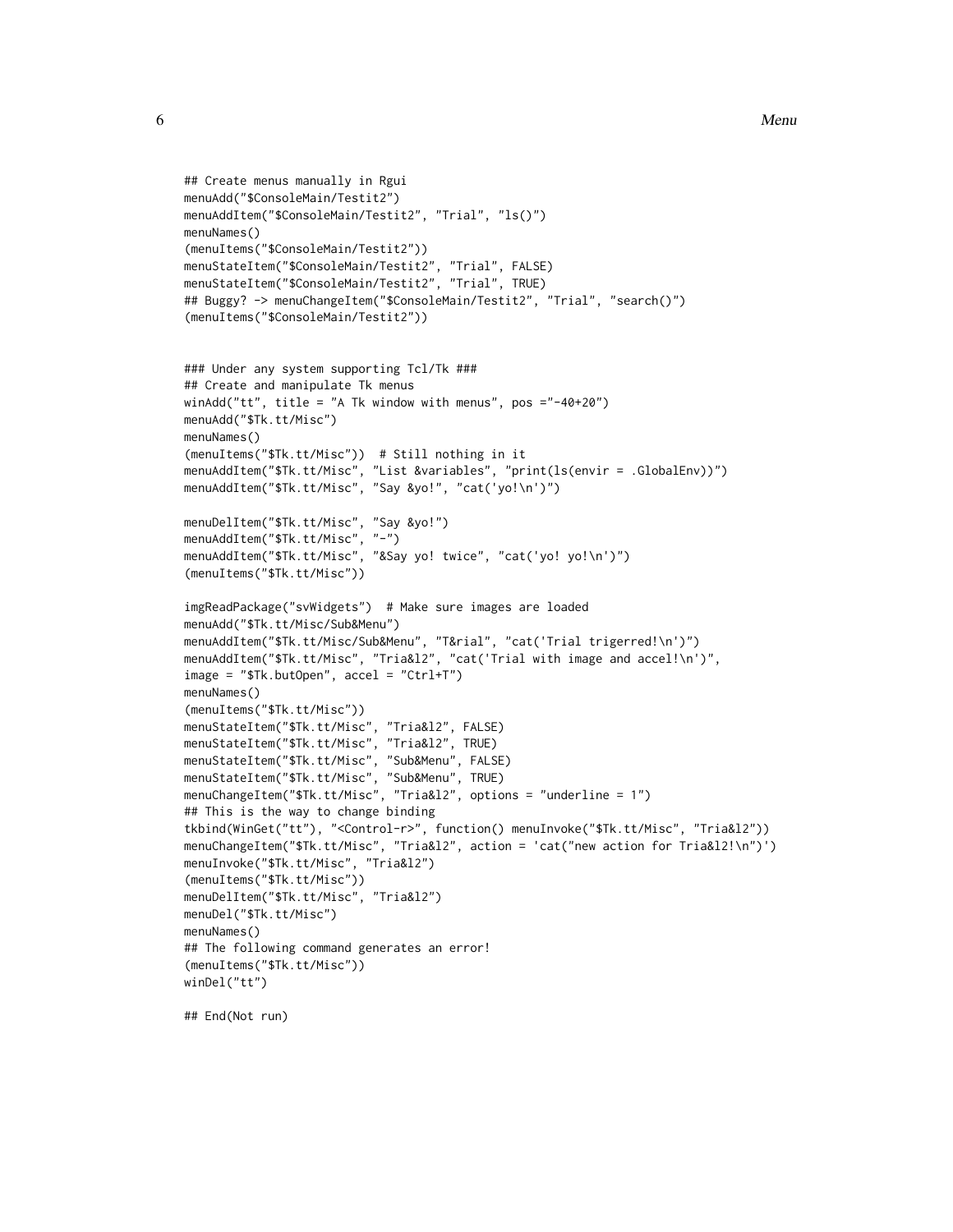<span id="page-6-0"></span>

# Description

These functions read image files on disk and create Tk image resources.

# Usage

```
tkImgAdd(file, type = "gif", update = FALSE)
tkImgDel(image)
tkImgRead(dir, type = "gif")
```
# Arguments

| file   | image file from where to download the resource.              |
|--------|--------------------------------------------------------------|
| type   | type of image. Currently, only 'gif' is supported.           |
| update | do we update an already loaded image resource, or not?       |
| image  | name of an image.                                            |
| dir    | the directory that contains one or more image files to read. |

# Details

These functions should not be called directly, but by means of imgAdd(), imgDel() or imgRead().

# Value

tkImgAdd() returns the handle to the newly created image invisibly. tkImgDel() returns invisibly TRUE if the resource is found and deleted, FALSE otherwise. tkImgRead() returns invisibly the list of image files that are imported as resources.

# Author(s)

Philippe Grosjean

# See Also

[imgAdd](#page-1-1), [imgDel](#page-1-1), [imgRead](#page-1-1)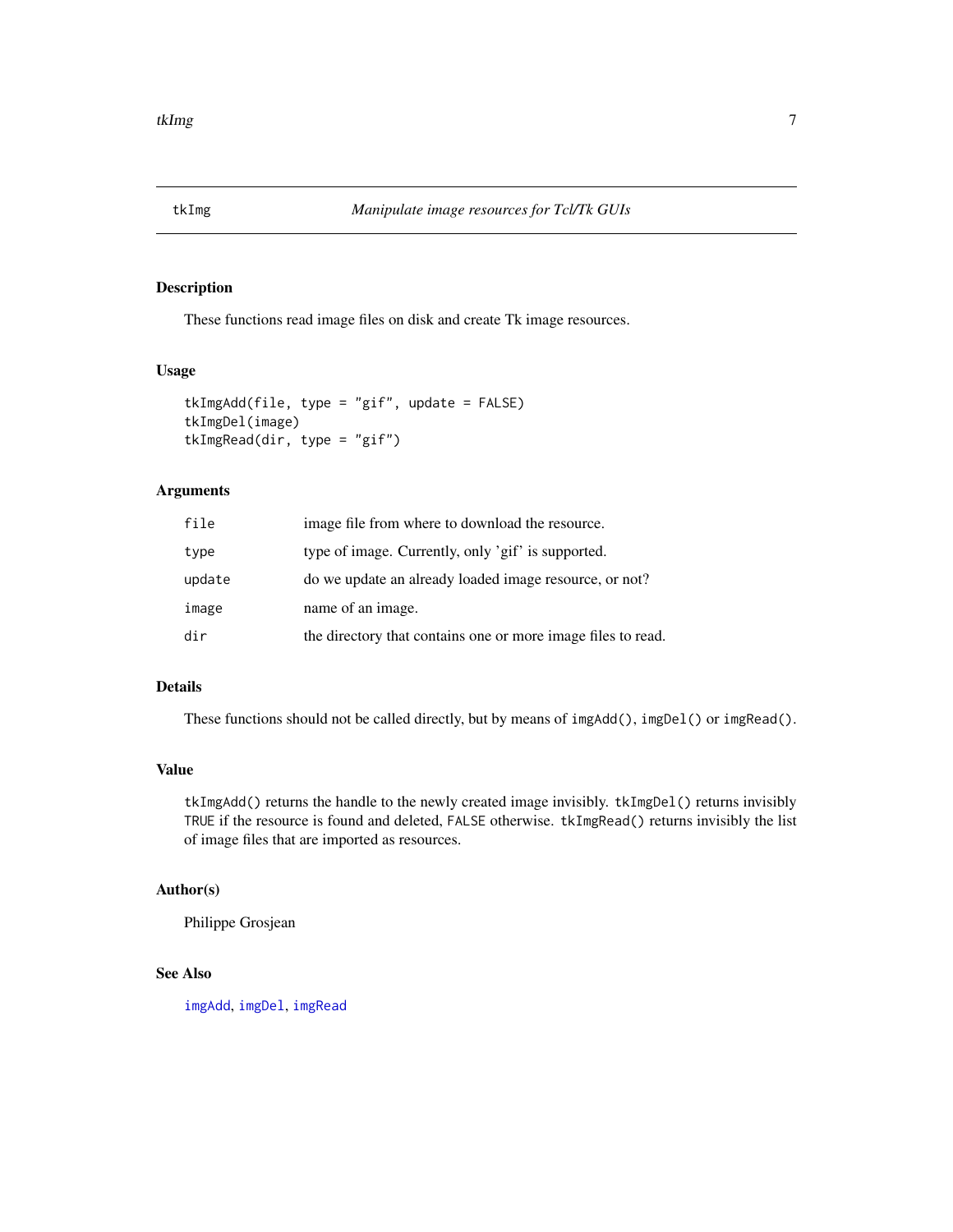#### <span id="page-7-1"></span><span id="page-7-0"></span>**Description**

These functions provide an easy way to create and manipulate Tk menus under R. Note that the corresponding menuXXX() function also manipulate Tk menus the same way, but are capable of manipulating other menus as well. One should, thus, preferably use menuXXX()!

#### Usage

```
tkMenuAdd(menu, tearoff = FALSE)
tkMenuAddItem(menu, item, action, image = "", accel = "", options = "")
tkMenuDel(menu)
tkMenuDelItem(menu, item)
tkMenuItems(menu)
tkMenuChangeItem(menu, item, action = "", options = "")
tkMenuStateItem(menu, item, active = TRUE)
tkMenuInvoke(menu, item)
tkMenuItemCall(expr)
```
#### Arguments

| menu    | name of a menu.                                                                             |
|---------|---------------------------------------------------------------------------------------------|
| tearoff | should the menu be detachable?                                                              |
| item    | name of a menu item.                                                                        |
| action  | action the menu triggers (R code).                                                          |
| image   | name of an image to display at left of the menu item.                                       |
| accel   | accelerator (keystroke) to use to trigger this menu item.                                   |
| options | additional options, for instance 'state $=$ "disable" to disable the menu at cre-<br>ation. |
| active  | do we enable or disable the menu item?                                                      |
| expr    | an expression to execute corresponding to the menu item call.                               |

#### Details

Do not use these functions directly. Prefer the corresponding menuXXX() functions that will call them if Tk menus or menu items are provided.

#### Value

tkMenuAdd() and tkMenuAddItem() return the handle of the newly created menu/menu item invisibly. tkMenuDel() and tkMenuDelItem() return invisibly TRUE if the resource is found and deleted, FALSE otherwise. tkMenuItems() returns the list of all items in a given menu. tkMenuInvoke() returns invisibly TRUE if the menu item was invoked, FALSE otherwise. tkMenuStateItem() returns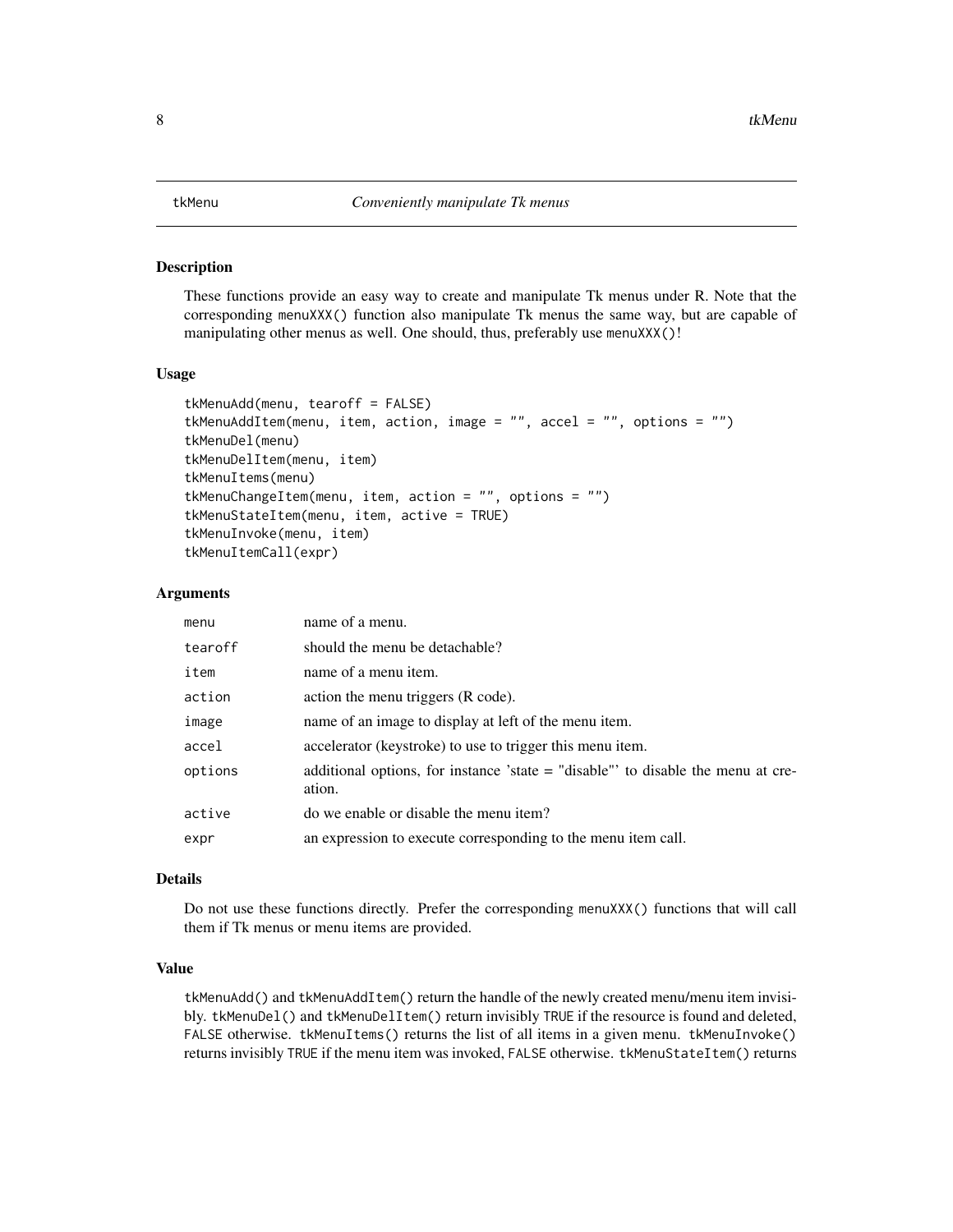#### <span id="page-8-0"></span>tkTool 9

the new state of the menu. tkMenuItemCall() is usually not called directly by the end-user, but rather through a menu. It is a user-visible function so that it is possible to substitute it with a custom function to manage menu item calls differently in a custom GUI, for instance.

### Author(s)

Philippe Grosjean

#### See Also

[menuAdd](#page-3-1)

tkTool *Conveniently manipulate Tk toolbars*

# <span id="page-8-1"></span>Description

These functions provide an easy way to create and manipulate Tk toolbars under R. Note that the corresponding toolXXX() function also manipulate Tk toolbars the same way, but are capable of manipulating other toolbars as well (not currently, but that could be implemented in the future). One should, thus, preferably use toolXXX()!

# Usage

```
tkToolAdd(toolbar, side = "top")
tkToolAddItem(toolbar, item, action, image = "", options = "")
tkToolDel(toolbar)
tkToolDelItem(toolbar, item)
tkToolItems(toolbar)
tkToolChangeItem(toolbar, item, action = "", options = "")
tkToolStateItem(toolbar, item, active = TRUE)
tkToolInvoke(toolbar, item)
```
# Arguments

| toolbar | name of a Tk toolbar.                                                                           |
|---------|-------------------------------------------------------------------------------------------------|
| side    | where to place the toolbar in the window (\"top\", \"bottom\", \"left\", or \"right\")?         |
| item    | name of a toolbutton.                                                                           |
| action  | action the toolbutton triggers (R code).                                                        |
| image   | name of a Tk image to display in the toolbutton.                                                |
| options | additional options, for instance 'state $=$ "disable" to disable the toolbutton at<br>creation. |
| active  | do we enable or disable the toolbutton?                                                         |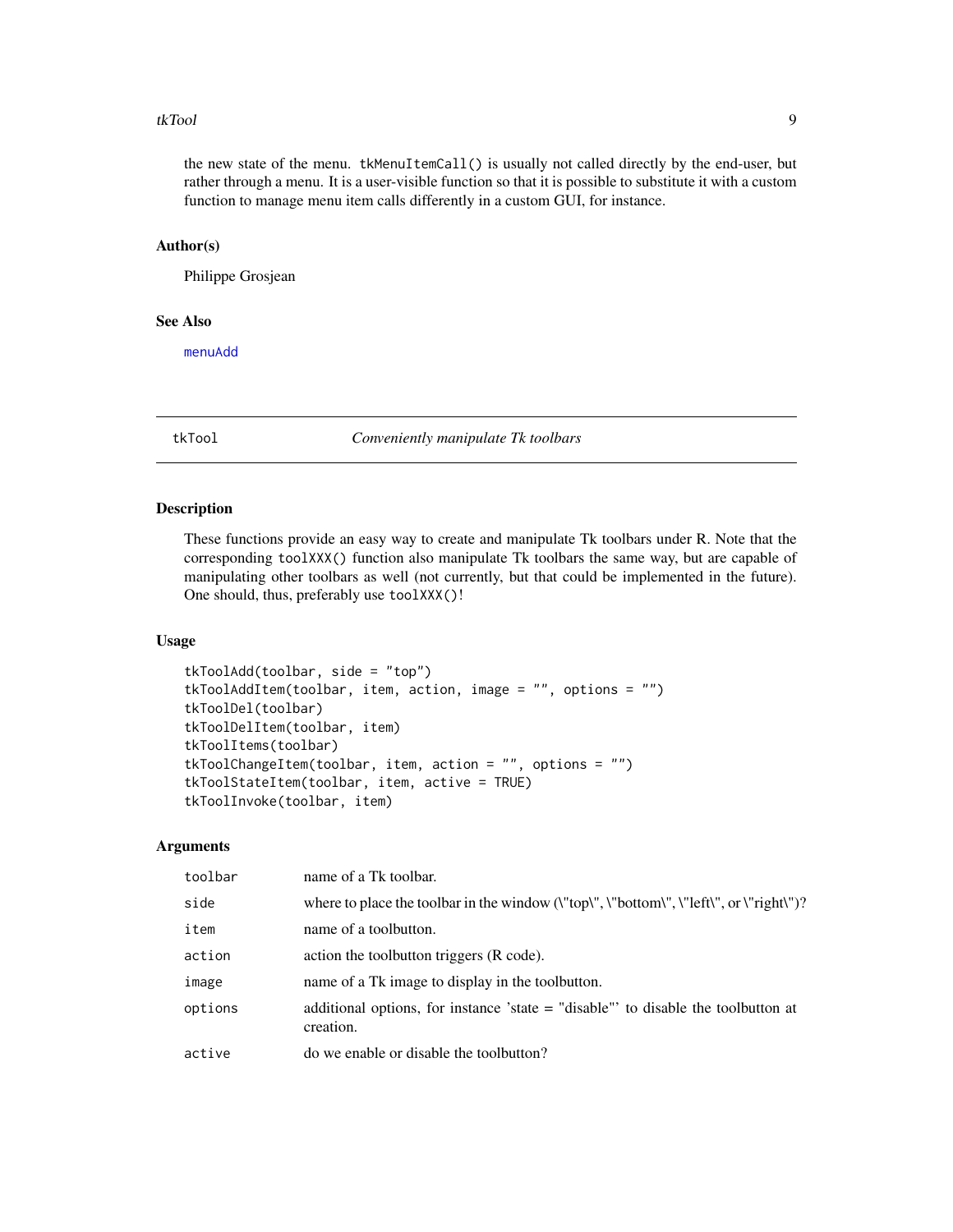# Details

Do not use these functions directly. Prefer the corresponding toolXXX() functions that will call them if Tk toolbars or toolbutton are provided.

#### Value

tkToolAdd() and tkToolAddItem() return the handle of the newly created toolbar or toolbutton invisibly. tkToolDel() and tkToolDelItem() return invisibly TRUE if the resource is found and deleted, FALSE otherwise. tkToolItems() returns the list of all items in a given toolbar. tkToolInvoke() returns invisibly TRUE if the toolbutton was invoked, FALSE otherwise. tkToolStateItem() returns the new state of the toolbutton.

# Author(s)

Philippe Grosjean

#### See Also

[toolAdd](#page-10-1)

tkWin *Conveniently manipulate Tk windows*

## <span id="page-9-1"></span>**Description**

These functions provide an easy way to create and manipulate Tk windows under R. Note that the corresponding winXXX() function also manipulate Tk windows the same way, but are capable of manipulating other windows as well (in the future). One should, thus, preferably use winXXX()!

#### Usage

```
tkWinAdd(name = "win1", parent = .TkRoot, title = NULL, pos = NULL,
   bind.delete = TRUE, ...)
tkWinDel(window)
```
#### **Arguments**

| name        | name for a new Tk window.                                                                                                                                                                                                                                                                                         |
|-------------|-------------------------------------------------------------------------------------------------------------------------------------------------------------------------------------------------------------------------------------------------------------------------------------------------------------------|
| parent      | parent of this window.                                                                                                                                                                                                                                                                                            |
| title       | title of the window.                                                                                                                                                                                                                                                                                              |
| pos         | where to place the window. A string like $4+XX+YY$ where XX is the horizontal<br>position in pixels, and YY is the vertical position. Using negative values place<br>the window relative to the right or bottom side of the screen. Specifying NULL<br>(by default) allows for automatic placement of the window. |
| bind.delete | do we automatically bind tkWinDel() to the window delete event (strongly ad-<br>vised for correct housekeeping)?                                                                                                                                                                                                  |
| $\ddotsc$   | additional options to pass to the window creator.                                                                                                                                                                                                                                                                 |
| window      | the name of a 'tkguiWin' object.                                                                                                                                                                                                                                                                                  |

<span id="page-9-0"></span>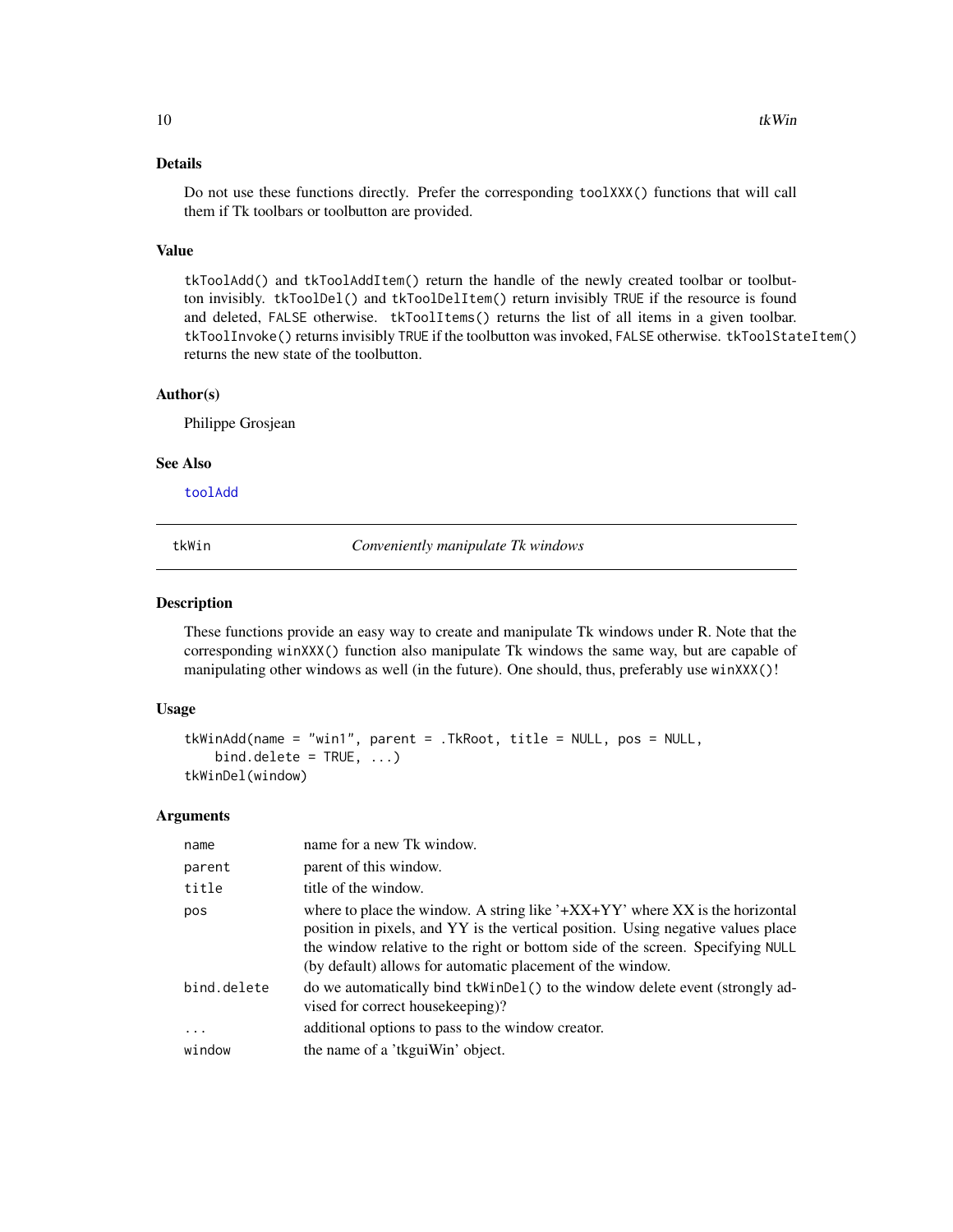#### <span id="page-10-0"></span>Tool and the contract of the contract of the contract of the contract of the contract of the contract of the contract of the contract of the contract of the contract of the contract of the contract of the contract of the c

# Details

Do not use these functions directly. Prefer the corresponding winXXX() functions that will call them if Tk windows are concerned.

# Value

tkWinAdd() returns the handle of the newly created window invisibly. tkMenuDel() returns invisibly TRUE if the window is found and deleted, FALSE otherwise.

#### Author(s)

Philippe Grosjean

#### See Also

[winAdd](#page-12-1)

Tool *Conveniently manipulate toolbars, whatever the window*

# <span id="page-10-1"></span>Description

These functions provide an unifying way of dealing with (simple) toolbars in R. Currently, they support only Tcl/Tk toolbars and toolbuttons, but other graphical toolboxes could be supported too in the future.

#### Usage

```
toolAdd(toolbar, side = "top")
toolAddItem(toolbar, item, action, image = "", options = "")
toolDel(toolbar)
toolDelItem(toolbar, item)
toolNames()
toolItems(toolbar)
toolType(toolbar, warn = TRUE)
toolInvoke(toolbar, item)
toolChangeItem(toolbar, item, action = "", options = "")
toolStateItem(toolbar, item, active = TRUE)
toolRead(file = "Tools.txt")
toolReadPackage(package, subdir = "gui", file = "Tools.txt")
## S3 method for class 'guiTool'
print(x, \ldots)
```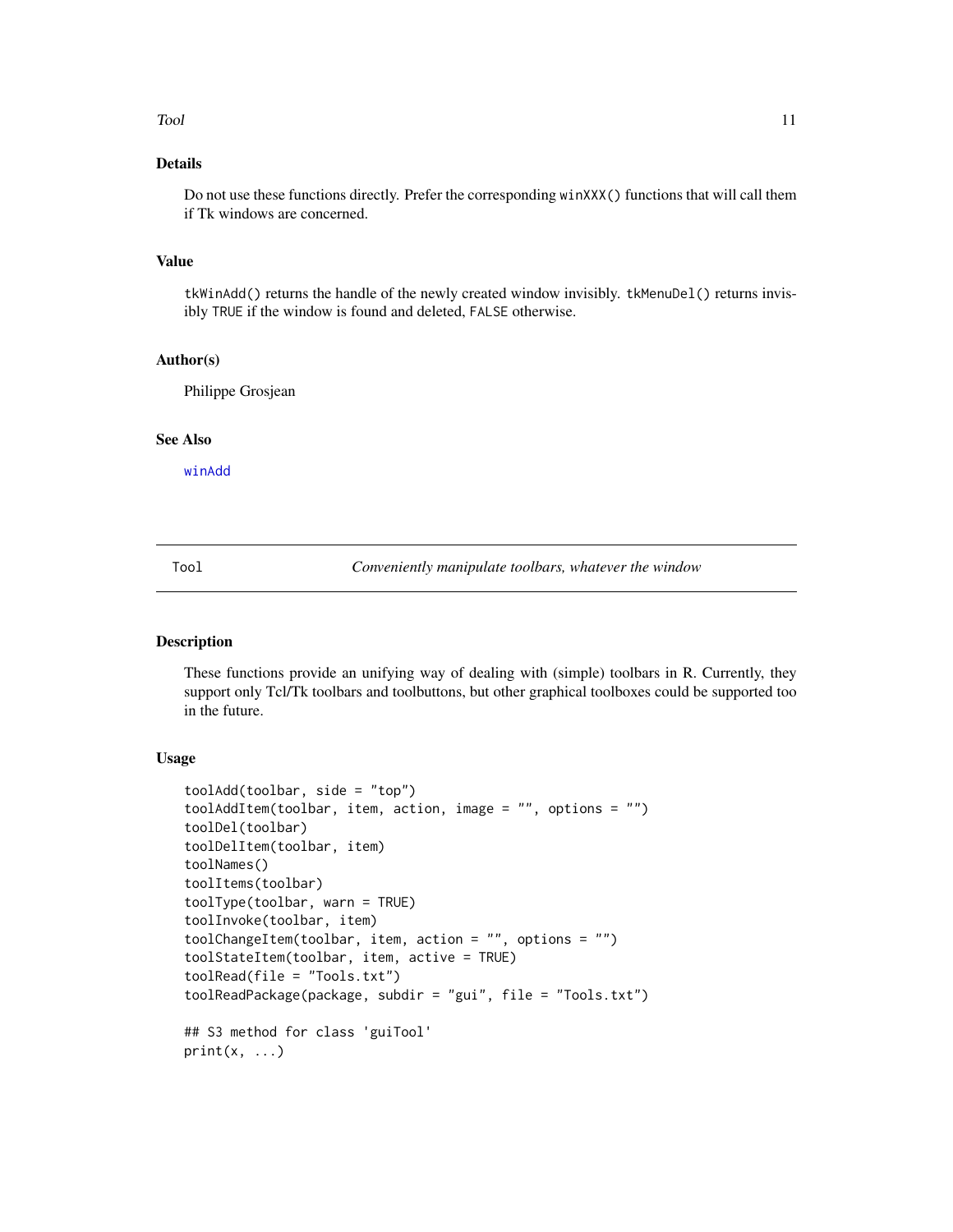#### <span id="page-11-0"></span>Arguments

| toolbar  | name of a toolbar.                                                                                                     |
|----------|------------------------------------------------------------------------------------------------------------------------|
| side     | where to place the toolbar in the window $(\text{``top''}, \text{``bottom''}, \text{``left''}, \text{or ``right''})$ ? |
| item     | name of a toolbar item (a toolbutton).                                                                                 |
| action   | action the toolbutton triggers (R code).                                                                               |
| image    | name of an image to display in the toolbutton.                                                                         |
| options  | additional options, for instance "disable" to disable the toolbutton at creation.                                      |
| warn     | do we issue a warning if the type of menu is not recognized?                                                           |
| active   | do we enable or disable the toolbutton?                                                                                |
| file     | a file containing toolbars specifications to read.                                                                     |
| package  | name of a package from where to load toolbars specifications.                                                          |
| subdir   | subdirectory in the package where the toolbars specifications are stored. By<br>default, it is the "gui" subdirectory. |
| X        | an object of class 'guiTool'.                                                                                          |
| $\cdots$ | further arguments (currently not used).                                                                                |

# Details

These functions care about creating, deleting and managing custom toolbars. Informations and handles to the various toolbars created with these functions are stored in the .guiTools variable, located in the SciViews:TempEnv environment.

Use 'img' resources to load images to display in the toolbuttons.

# Value

toolAdd(), toolAddItem() return the handle to the newly created toolbar or toolbutton invisibly. toolDel() and toolDelItem() return invisibly TRUE if the resource is found and deleted, FALSE otherwise. toolNames() returns the list of all toolbars registered in .guiTools in the SciViews:TempEnv environment. toolInvoke() returns invisibly TRUE if the toolbutton was invoked, FALSE otherwise. toolRead() and toolReadPackage() return invisibly the list of toolbars that are imported and created.

# Author(s)

Philippe Grosjean

# See Also

[tkToolAdd](#page-8-1), [imgReadPackage](#page-1-1)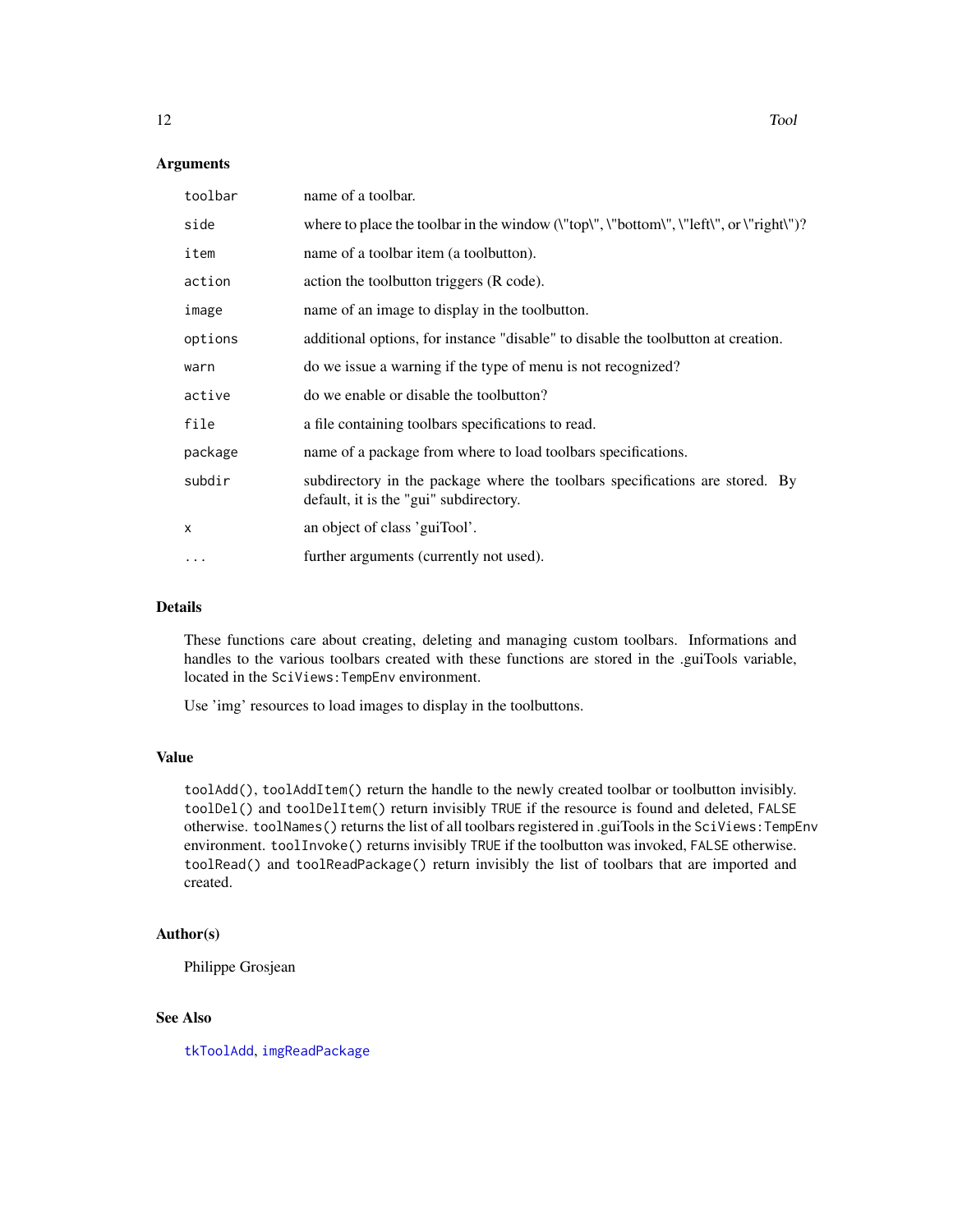#### Examples

```
## Not run:
## These cannot be run by examples() but should be OK when pasted
## into an interactive R session with the tcltk package loaded
## Run these commands one at a time
winAdd("tt", title = "A Tk window with toolbars", pos ="-40+20")
imgReadPackage("svWidgets") # Make sure images are loaded
## Create a toolbar and populate it
toolAdd("$Tk.tt/Main")
toolNames()
(toolItems("$Tk.tt/Main")) # Still nothing in it
toolAddItem("$Tk.tt/Main", "List variables",
    action = "print(ls(envir = .GlobalEnv))", image = "$Tk.butCopy")
toolAddItem("$Tk.tt/Main", "Say yo!", action = "cat('yo!\n')")
toolAddItem("$Tk.tt/Main", "-")
toolAddItem("$Tk.tt/Main", "Search",
    action = "print(search())", image = "$Tk.butPaste")
(toolItems("$Tk.tt/Main"))
## Change state of buttons in the toolbar
toolStateItem("$Tk.tt/Main", "Search", FALSE)
toolStateItem("$Tk.tt/Main", "Search", TRUE)
toolStateItem("$Tk.tt/Main", "Say yo!", FALSE)
toolStateItem("$Tk.tt/Main", "Say yo!", TRUE)
## Invoke a button
toolInvoke("$Tk.tt/Main", "Say yo!")
## Remove a button and add another one (always at the end!)
toolDelItem("$Tk.tt/Main", "Say yo!")
toolAddItem("$Tk.tt/Main", "Say yo! twice", "cat('yo! yo!\n')")
(toolItems("$Tk.tt/Main"))
toolDel("$Tk.tt/Main")
toolNames()
(toolItems("$Tk.tt/Main"))
winDel("tt")
```
## End(Not run)

Win *Manipulate Windows*

# <span id="page-12-1"></span>Description

R can combine various windows (native, Tk, Gtk, etc.). There could be problems when a GUI uses various kinds of windows together. For instance, it is very difficult to define a modal window that is modal for the whole application. These functions manage windows and ease their clean creation and destruction.

<span id="page-12-0"></span> $W$ in  $13$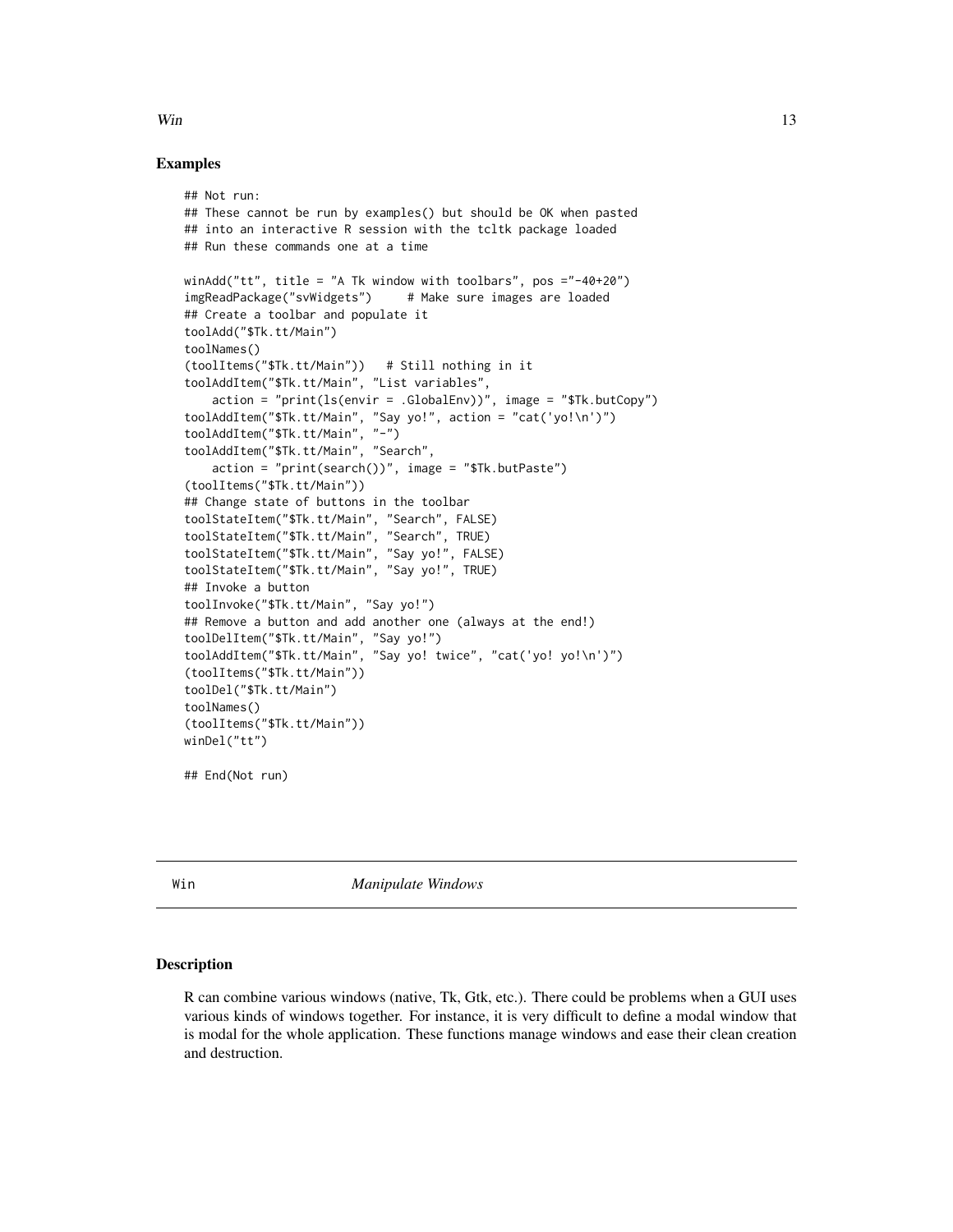# Usage

```
winAdd(name = "win1", type = "tkWin", parent = .TkRoot, title = NULL,
    pos = NULL, bind.delete = TRUE, ...)winDel(window)
winGet(window)
winNames()
## S3 method for class 'guiWin'
print(x, \ldots)
```
# Arguments

| name        | name for a new window                                                                                                                                                                                                                                                                                             |
|-------------|-------------------------------------------------------------------------------------------------------------------------------------------------------------------------------------------------------------------------------------------------------------------------------------------------------------------|
| type        | type of window to create. Currently, only Tk windows (\"tkWin\") are supported                                                                                                                                                                                                                                    |
| parent      | parent of this window                                                                                                                                                                                                                                                                                             |
| title       | title of the window                                                                                                                                                                                                                                                                                               |
| pos         | where to place the window. A string like $4+XX+YY$ where XX is the horizontal<br>position in pixels, and YY is the vertical position. Using negative values place<br>the window relative to the right or bottom side of the screen. Specifying NULL<br>(by default) allows for automatic placement of the window. |
| bind.delete | do we automatically bind winDel() to the windows delete event (strongly ad-<br>vised for correct house keeping)?                                                                                                                                                                                                  |
| $\ddotsc$   | additional options to pass to the window creator, or the print () method.                                                                                                                                                                                                                                         |
| window      | the name of a 'guiWin' object.                                                                                                                                                                                                                                                                                    |
| x           | an object of class 'guiWin'.                                                                                                                                                                                                                                                                                      |

# Details

The list of windows and pointers to their handles are stored in '.guiWins' in the SciViews:TempEnv environnement.

# Value

winAdd() and winGet() return the handle to the window (invisibly for winAdd(). winNames() return the list of all windows registered in .guiWins. winDel() returns invisibly TRUE if the window is found and deleted, FALSE otherwise.

# Author(s)

Philippe Grosjean

# See Also

[tkWinAdd](#page-9-1), [menuReadPackage](#page-3-1)

<span id="page-13-0"></span>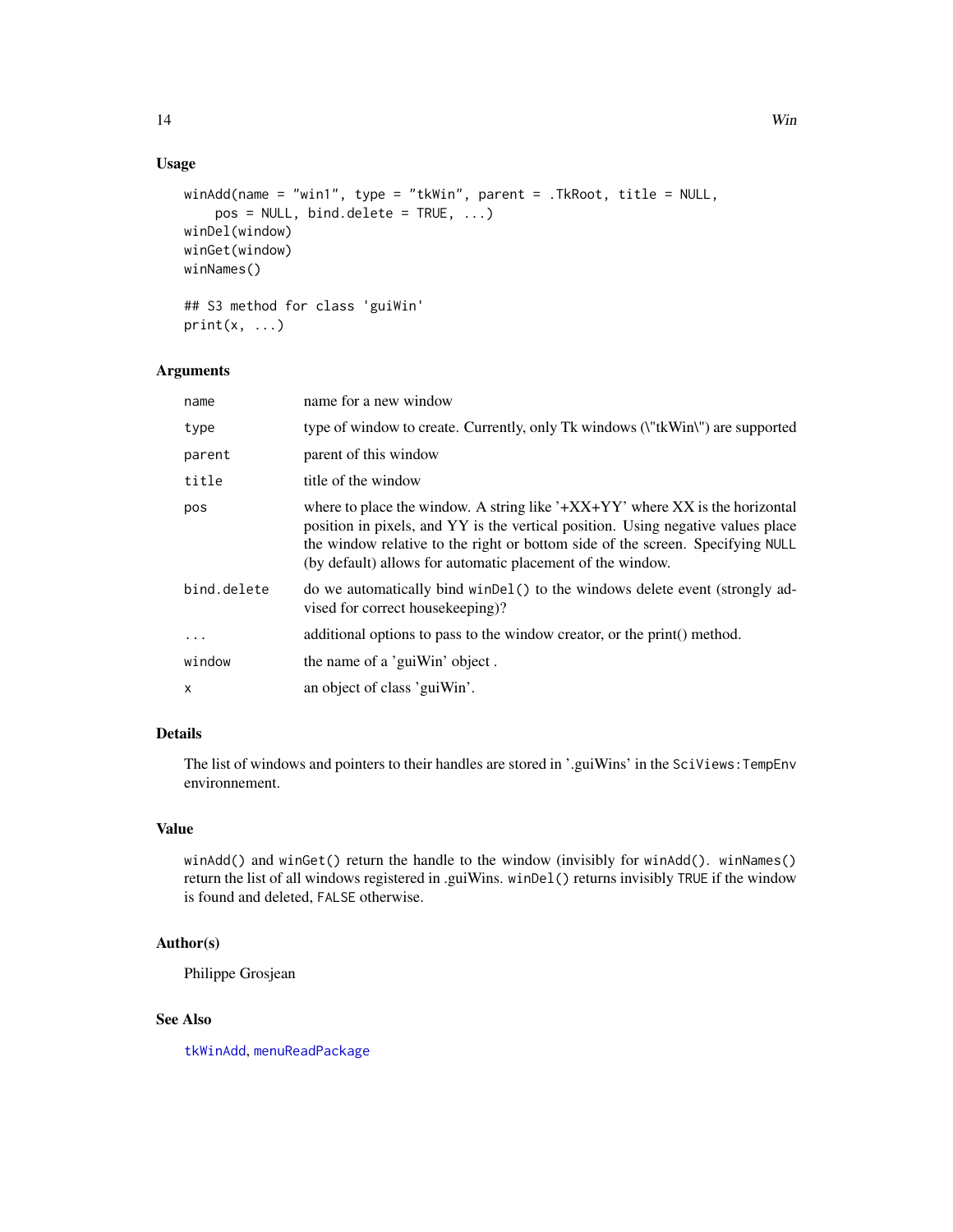#### <span id="page-14-0"></span>winMenu and the state of the state of the state of the state of the state of the state of the state of the state of the state of the state of the state of the state of the state of the state of the state of the state of th

### Examples

```
## Not run:
## These cannot be run by examples() but should be OK when pasted
## into an interactive R session with the tcltk package loaded
## Creating and destroying a Tk window and inspecting the list
winNames()
winAdd("tt", title = "My win", pos ="-40+20")
winNames()
tkwm.deiconify(winGet("tt")) # Standard tcltk functions on the window
winDel("tt")
winNames()
## End(Not run)
```
winMenu *Additional winMenuXXX() functions*

#### Description

A couple of winMenuXXX() functions are defined in the package 'utils' to manipulate custom menus of Rgui (under windows only). Here are some additional ones. Note that you should preferably use the corresponding menuXXX() function defined in this package (they work with windows menus as well as other menus, like Tk.

# Usage

```
winMenuChangeItem(menu, item, action, options = "")
winMenuStateItem(menu, item, active = TRUE)
winMenuInvoke(menu, item)
```
#### Arguments

| menu    | name of a menu.                                                    |
|---------|--------------------------------------------------------------------|
| item    | name of a menu item.                                               |
| action  | action the menu triggers (R code).                                 |
| options | additional options. Only supports "enable" or "disable", currenty. |
| active  | do we enable or disable the menu item?                             |

# Details

These functions are used only under Windows, and when RgGui.exe is executed.

These functions complement the winMenuXXX() functions in package 'utils'. Do prefer to use the corresponding menuXXX() functions that work with all types of menus (currently, only Windows RGui and Tk, but more could be added in the future).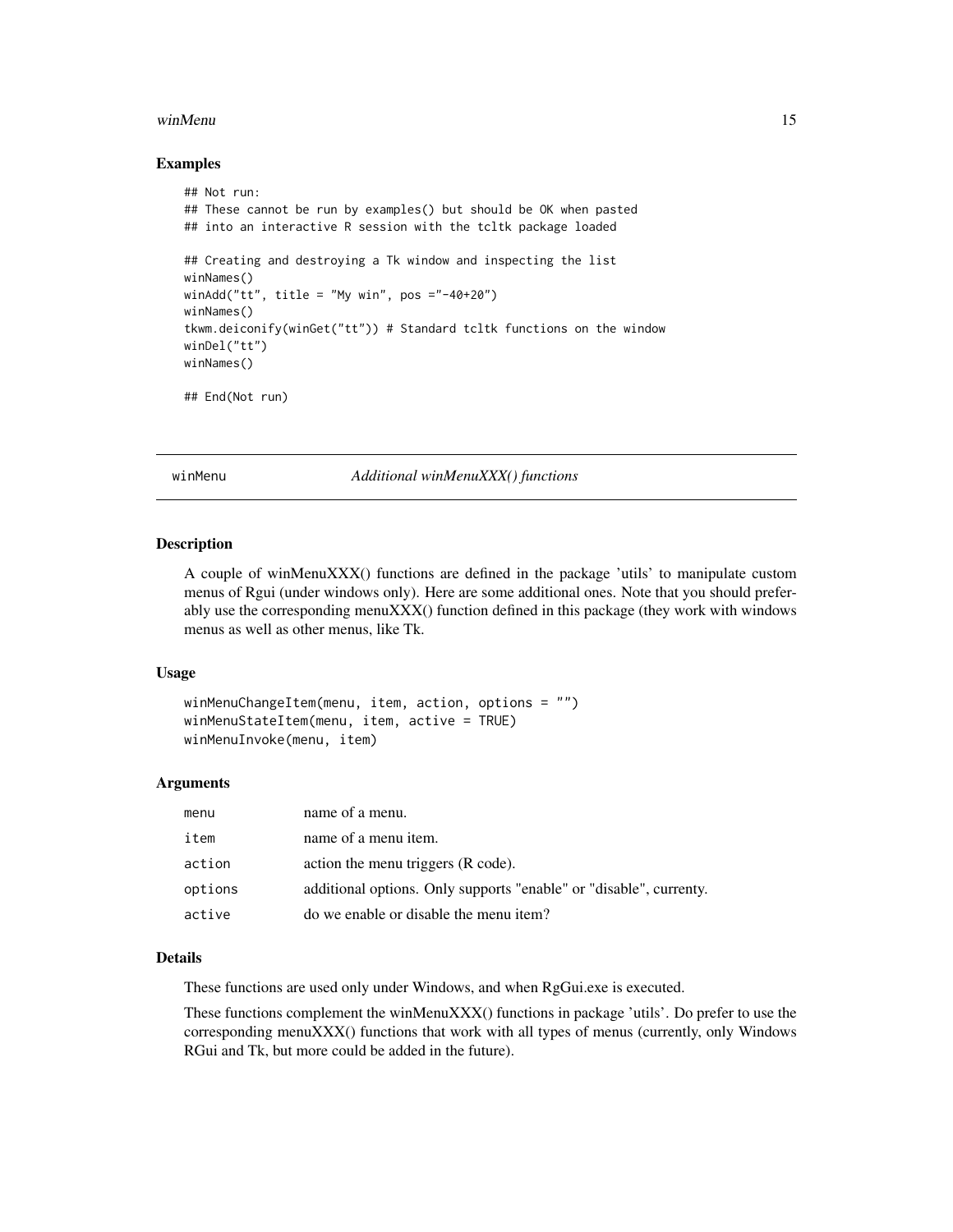<span id="page-15-0"></span>16 winMenu

# Author(s)

Philippe Grosjean

# See Also

[menuChangeItem](#page-3-1), [menuStateItem](#page-3-1), [menuInvoke](#page-3-1)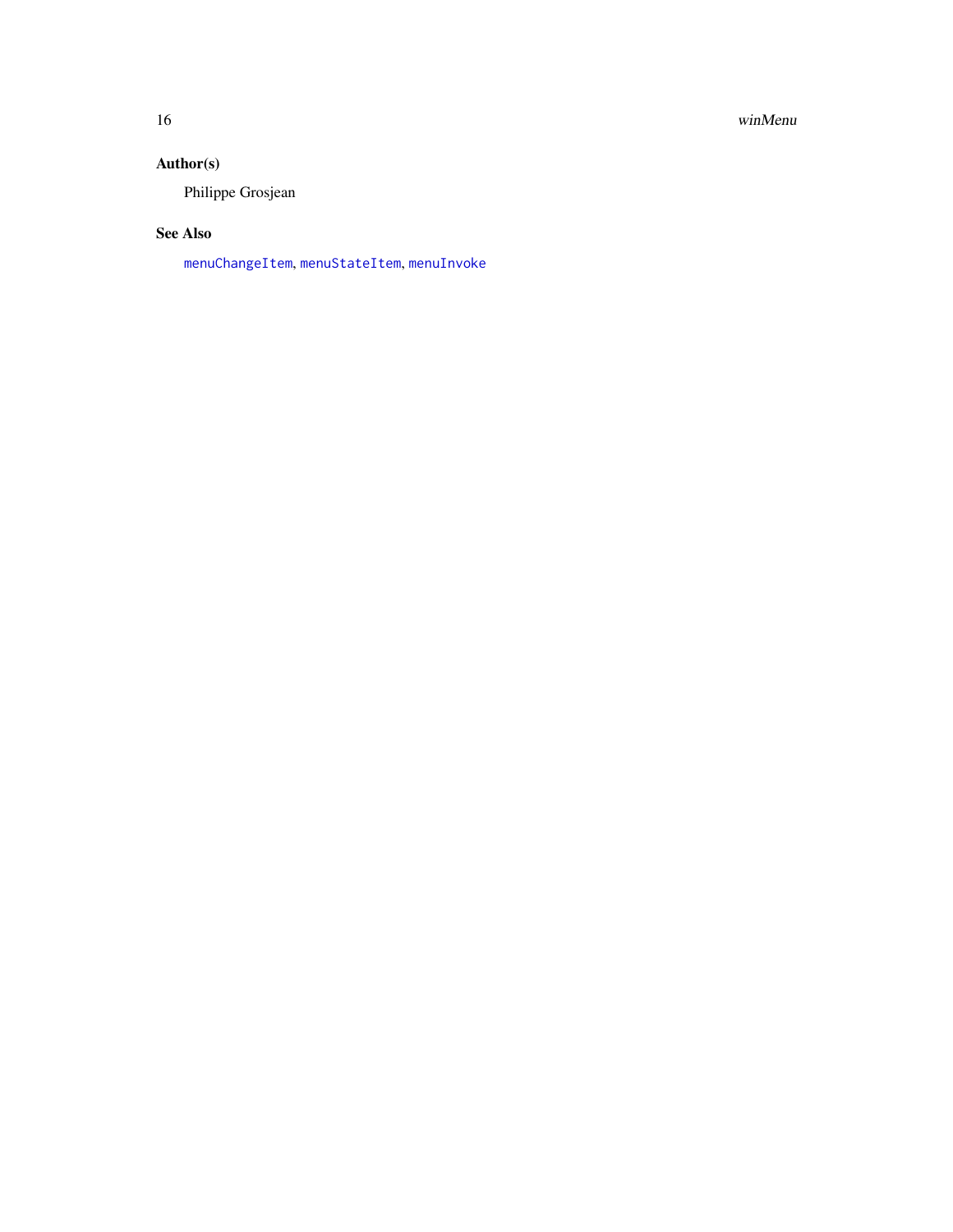# <span id="page-16-0"></span>**Index**

∗Topic package svWidgets-package, [2](#page-1-0) ∗Topic utilities Img, [2](#page-1-0) Menu, [4](#page-3-0) svWidgets-package, [2](#page-1-0) tkImg, [7](#page-6-0) tkMenu, [8](#page-7-0) tkTool, [9](#page-8-0) tkWin, [10](#page-9-0) Tool, [11](#page-10-0) Win, [13](#page-12-0) winMenu, [15](#page-14-0) Img,  $2$ imgAdd, *[7](#page-6-0)* imgAdd *(*Img*)*, [2](#page-1-0) imgDel, *[7](#page-6-0)* imgDel *(*Img*)*, [2](#page-1-0) imgGet *(*Img*)*, [2](#page-1-0) imgNames *(*Img*)*, [2](#page-1-0) imgRead, *[7](#page-6-0)* imgRead *(*Img*)*, [2](#page-1-0) imgReadPackage, *[5](#page-4-0)*, *[12](#page-11-0)* imgReadPackage *(*Img*)*, [2](#page-1-0) imgType *(*Img*)*, [2](#page-1-0) Menu, [4](#page-3-0) menuAdd, *[9](#page-8-0)* menuAdd *(*Menu*)*, [4](#page-3-0) menuAddItem *(*Menu*)*, [4](#page-3-0) menuChangeItem, *[16](#page-15-0)* menuChangeItem *(*Menu*)*, [4](#page-3-0) menuDel *(*Menu*)*, [4](#page-3-0) menuDelItem *(*Menu*)*, [4](#page-3-0) menuInvoke, *[16](#page-15-0)* menuInvoke *(*Menu*)*, [4](#page-3-0) menuItems *(*Menu*)*, [4](#page-3-0) menuNames *(*Menu*)*, [4](#page-3-0) menuRead *(*Menu*)*, [4](#page-3-0)

menuReadPackage, *[14](#page-13-0)* menuReadPackage *(*Menu*)*, [4](#page-3-0) menuStateItem, *[16](#page-15-0)* menuStateItem *(*Menu*)*, [4](#page-3-0) menuType *(*Menu*)*, [4](#page-3-0) print.guiImg *(*Img*)*, [2](#page-1-0) print.guiMenu *(*Menu*)*, [4](#page-3-0) print.guiTool *(*Tool*)*, [11](#page-10-0) print.guiWin *(*Win*)*, [13](#page-12-0) svWidgets *(*svWidgets-package*)*, [2](#page-1-0) svWidgets-package, [2](#page-1-0) tkImg, [7](#page-6-0) tkImgAdd *(*tkImg*)*, [7](#page-6-0) tkImgDel *(*tkImg*)*, [7](#page-6-0) tkImgRead *(*tkImg*)*, [7](#page-6-0) tkMenu, [8](#page-7-0) tkMenuAdd, *[5](#page-4-0)* tkMenuAdd *(*tkMenu*)*, [8](#page-7-0) tkMenuAddItem *(*tkMenu*)*, [8](#page-7-0) tkMenuChangeItem *(*tkMenu*)*, [8](#page-7-0) tkMenuDel *(*tkMenu*)*, [8](#page-7-0) tkMenuDelItem *(*tkMenu*)*, [8](#page-7-0) tkMenuInvoke *(*tkMenu*)*, [8](#page-7-0) tkMenuItemCall *(*tkMenu*)*, [8](#page-7-0) tkMenuItems *(*tkMenu*)*, [8](#page-7-0) tkMenuStateItem *(*tkMenu*)*, [8](#page-7-0) tkTool, [9](#page-8-0) tkToolAdd, *[12](#page-11-0)* tkToolAdd *(*tkTool*)*, [9](#page-8-0) tkToolAddItem *(*tkTool*)*, [9](#page-8-0) tkToolChangeItem *(*tkTool*)*, [9](#page-8-0) tkToolDel *(*tkTool*)*, [9](#page-8-0) tkToolDelItem *(*tkTool*)*, [9](#page-8-0) tkToolInvoke *(*tkTool*)*, [9](#page-8-0) tkToolItems *(*tkTool*)*, [9](#page-8-0) tkToolStateItem *(*tkTool*)*, [9](#page-8-0) tkWin, [10](#page-9-0)